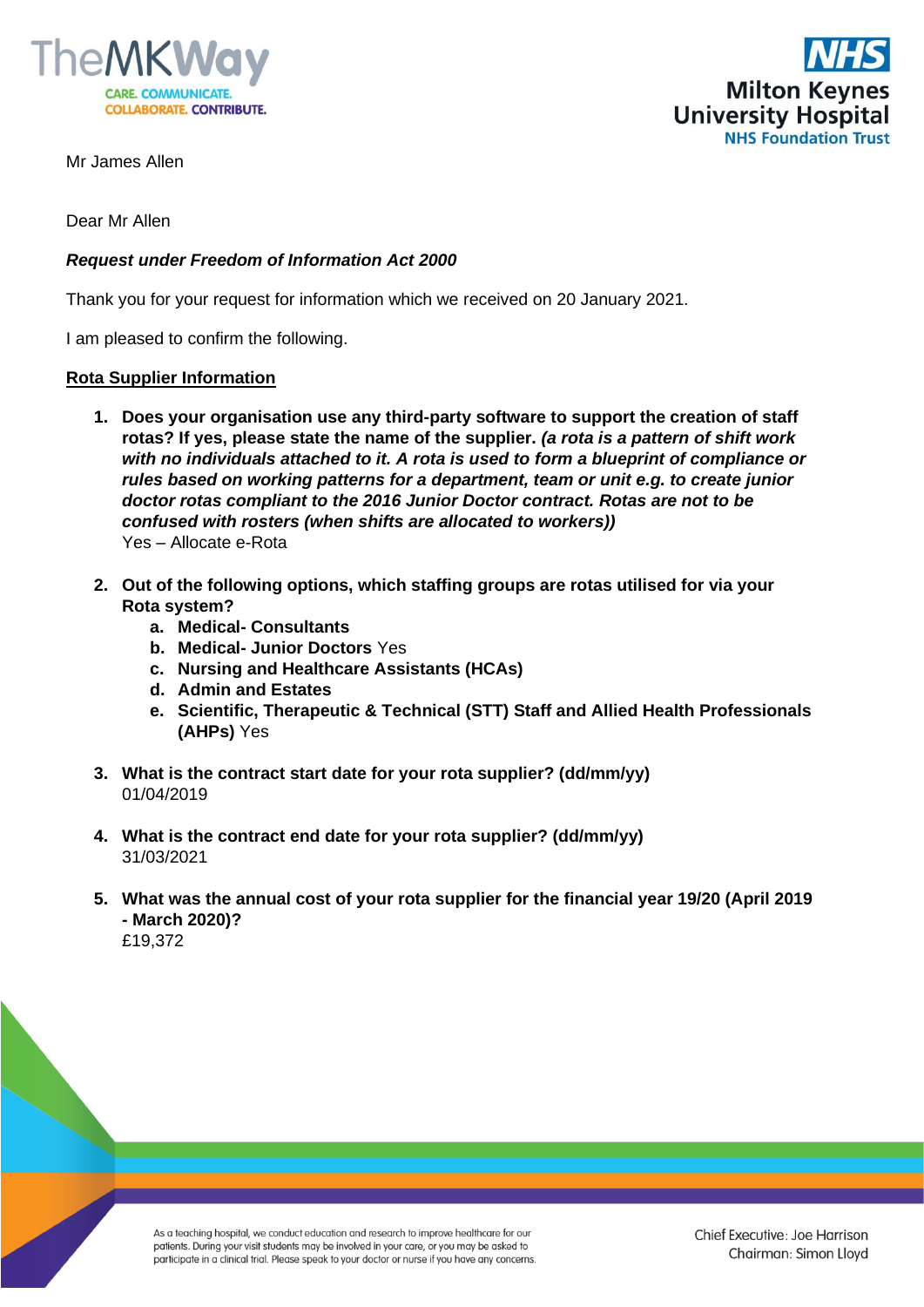- **6. Are there any exit costs incurred for changing rota supplier? If yes, please state the exit cost** N/A
- **7. What framework was used to procure the rota supplier? Please state the specific name of the framework e.g. G-Cloud, HealthTrust Europe, etc**  None
- **8. Is your Rota supplier the same as your rostering supplier?** Yes
- **9. Does your rota system integrate with your rostering system?** Yes, but this functionality is not fully used
- **10a. Does your rota system integrate with your organisation's Payroll system?** No
- **10b. If so, is the integration with payroll through an open API?** N/A
- **11. What other third-party systems does your rota system integrate with?** None

## **Functionality**

- **12. Is your rota system used for the creation of rotas?**  Yes
- **13. Is your rota system used for the validation of rotas after they have been created?** Yes
- **10. 14. Does your rota system provide exception reporting? (***Exception reporting is the formal mechanism that workers can use to register variations from their agreed work schedule, in terms of their working hours and training.)* Yes
- **11. Does your rota system automatically send completed rota patterns to the associated worker?**  No
- **12. Does your rota system provide online rota approval that can be accessed by multiple teams?** No
- **13. Are there two separate teams in place at the organisation for supporting your rota system and your rostering system?**  Yes

You are advised that this information is provided in accordance with the Freedom of Information Act 2000 and is for your personal use. Any re-use of this information will be subject to copyright